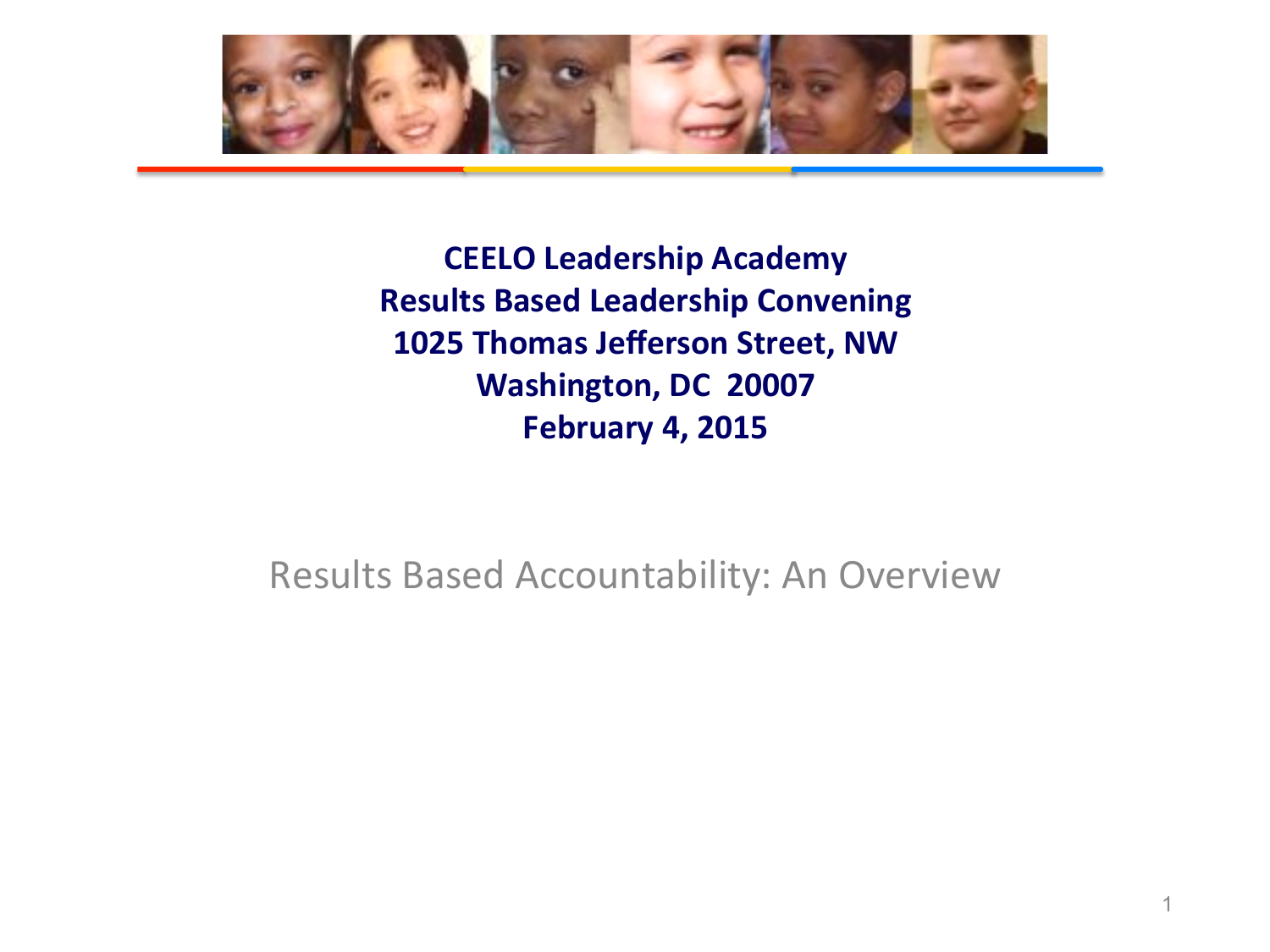## Results Based Leadership Approach

#### **Beliefs**

- 1. People want to make a difference.
- 2. People want to KNOW that they are making a difference.
- 3. People need the Results Accountability and Race, Class Culture competencies to help them know and track that they are making a difference.

#### **Key Principle**

If we perform better in our roles and if we align our actions as partners, then we have greater impact with the people we serve in our programs and in the community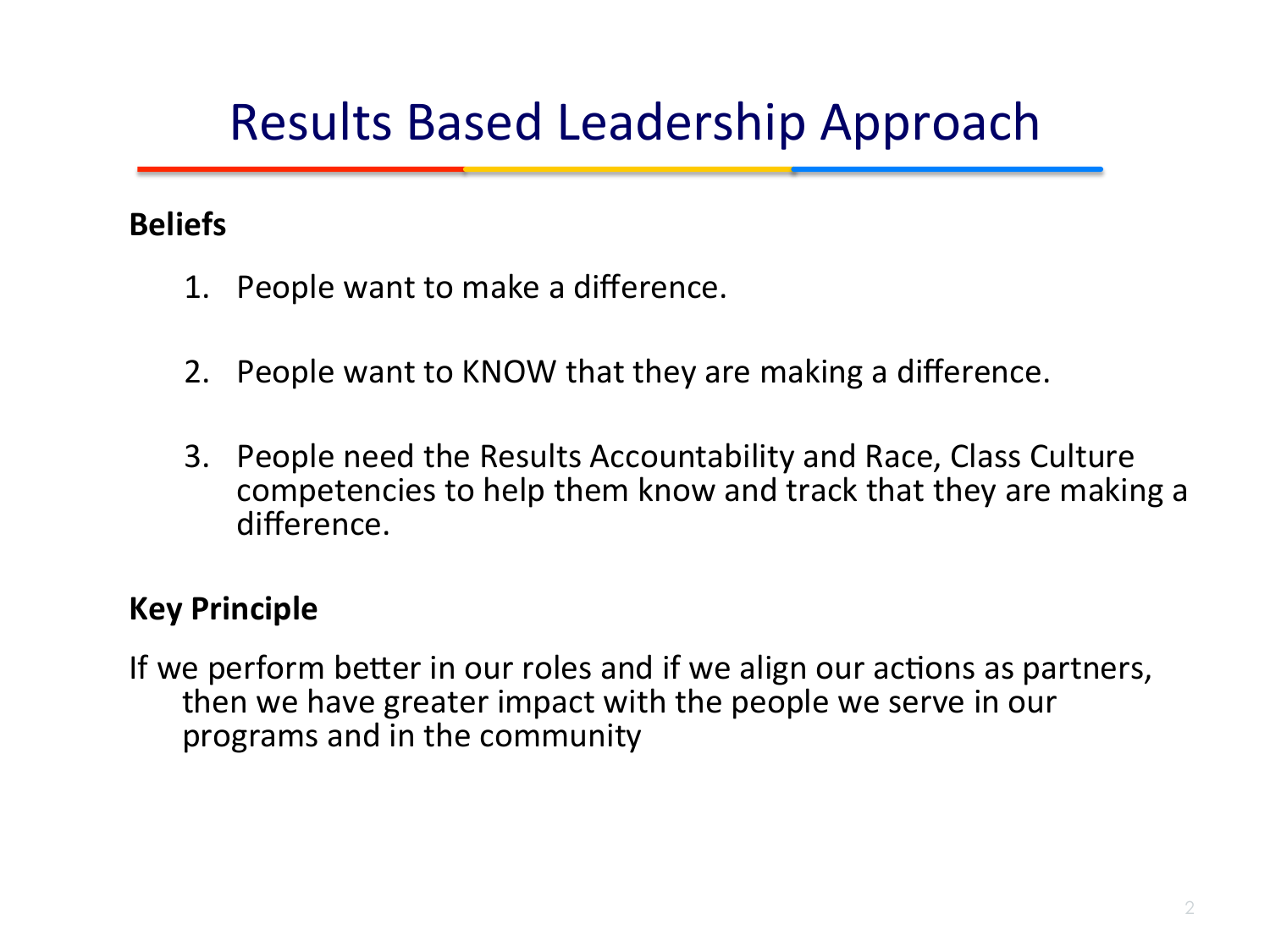# The Theory of Aligned Contributions<sup>2</sup>

The Call to Action : Leaders placing population results at the center of their work with a sense of urgency

The Container: The place, time and tools to accelerate results

The Capacity to Collaborate: Leaders using competencies to hold<br>individual and collective accountability for population results and their contribution to result Maryland School Readiness Data



Theory of Aligned Contributions, Jolie Bain Pillsbury **Contract Contributions** 3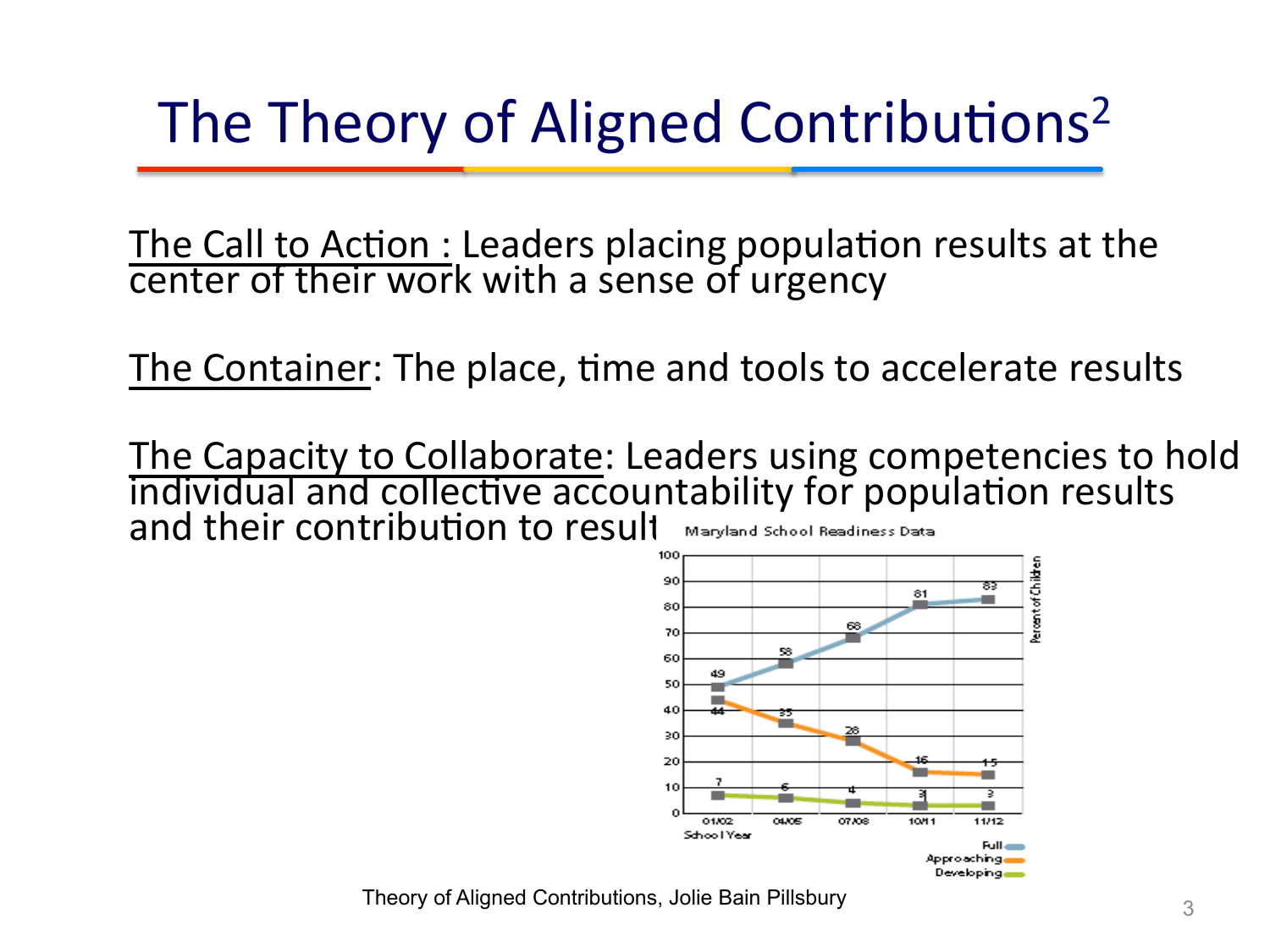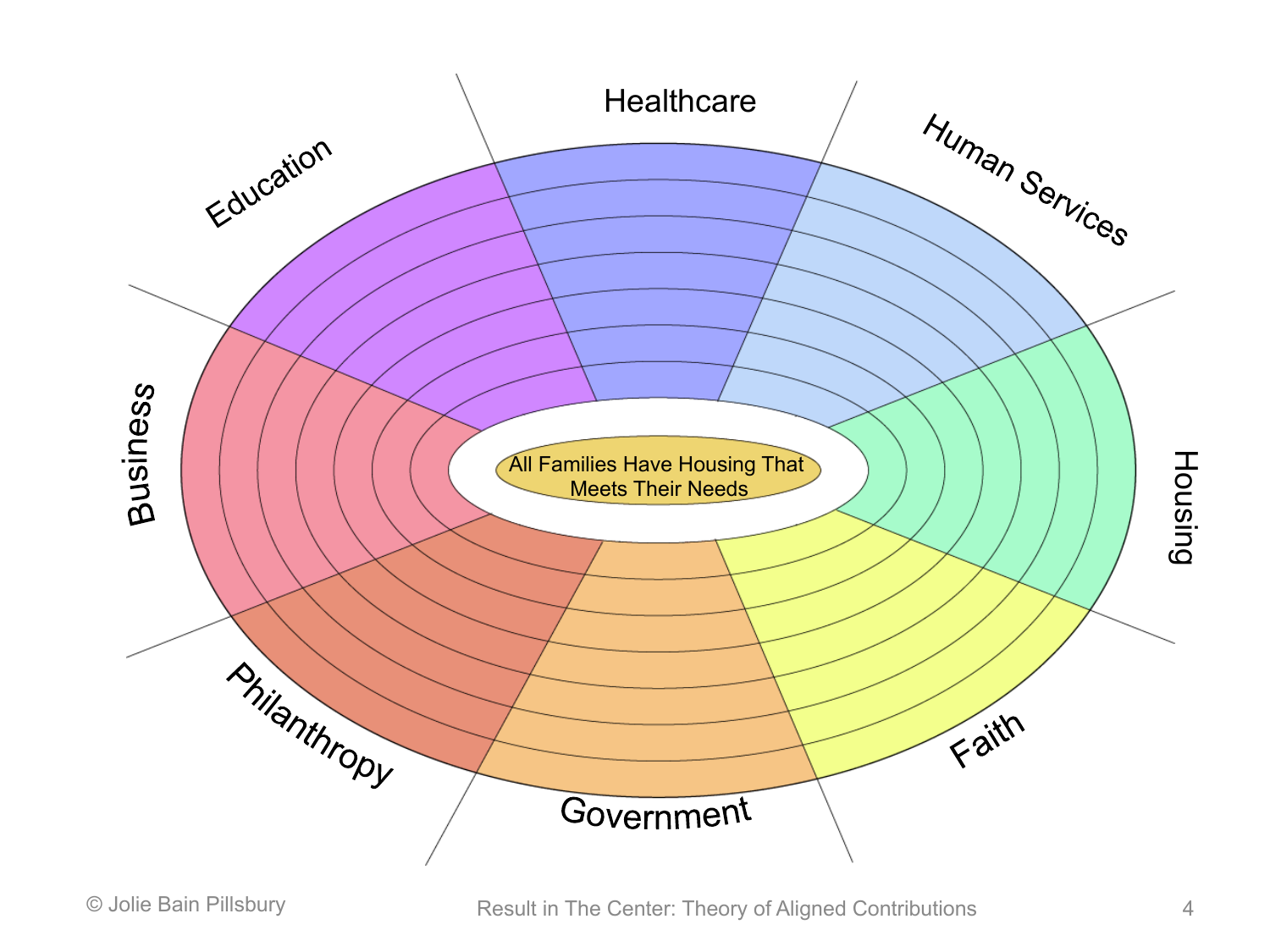

**Chart**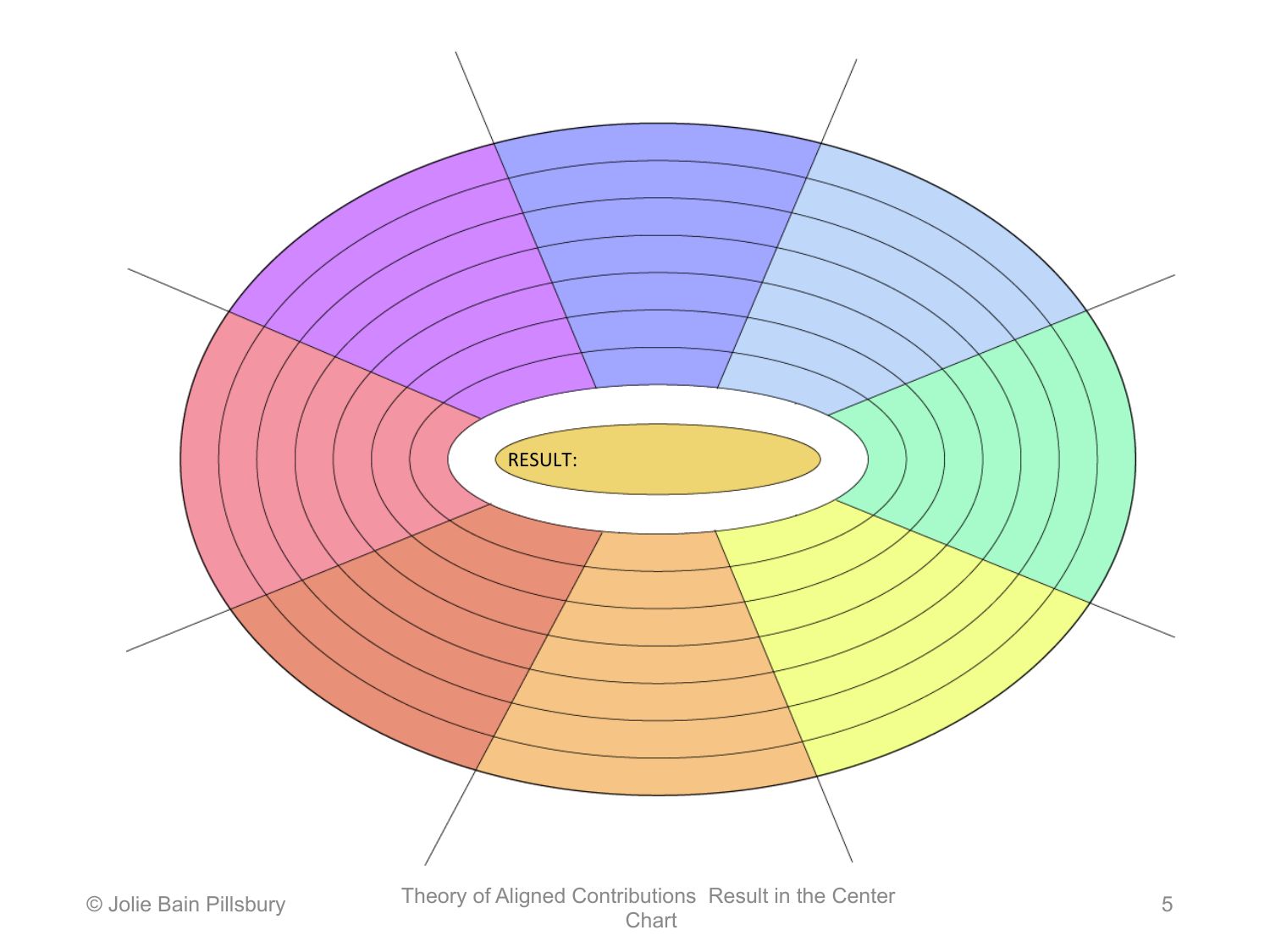# Applying RBA<sup>3</sup>: Using Data to Do the Work

#### **RBA Four Core Skills:**

- 1. Differentiating between **Whole Population and Program Population**
- 2. Using **Trend Lines to Deepen Factor Analysis**
- **3.** Using Factor Analysis to Inform the Development of Strategies
- 4. Using **Performance Measures** to track progress
	- How much?
	- How well?
	- What difference did it make?

 $3$ Freidman, Mark (2006). Trying Hard is Not Good Enough.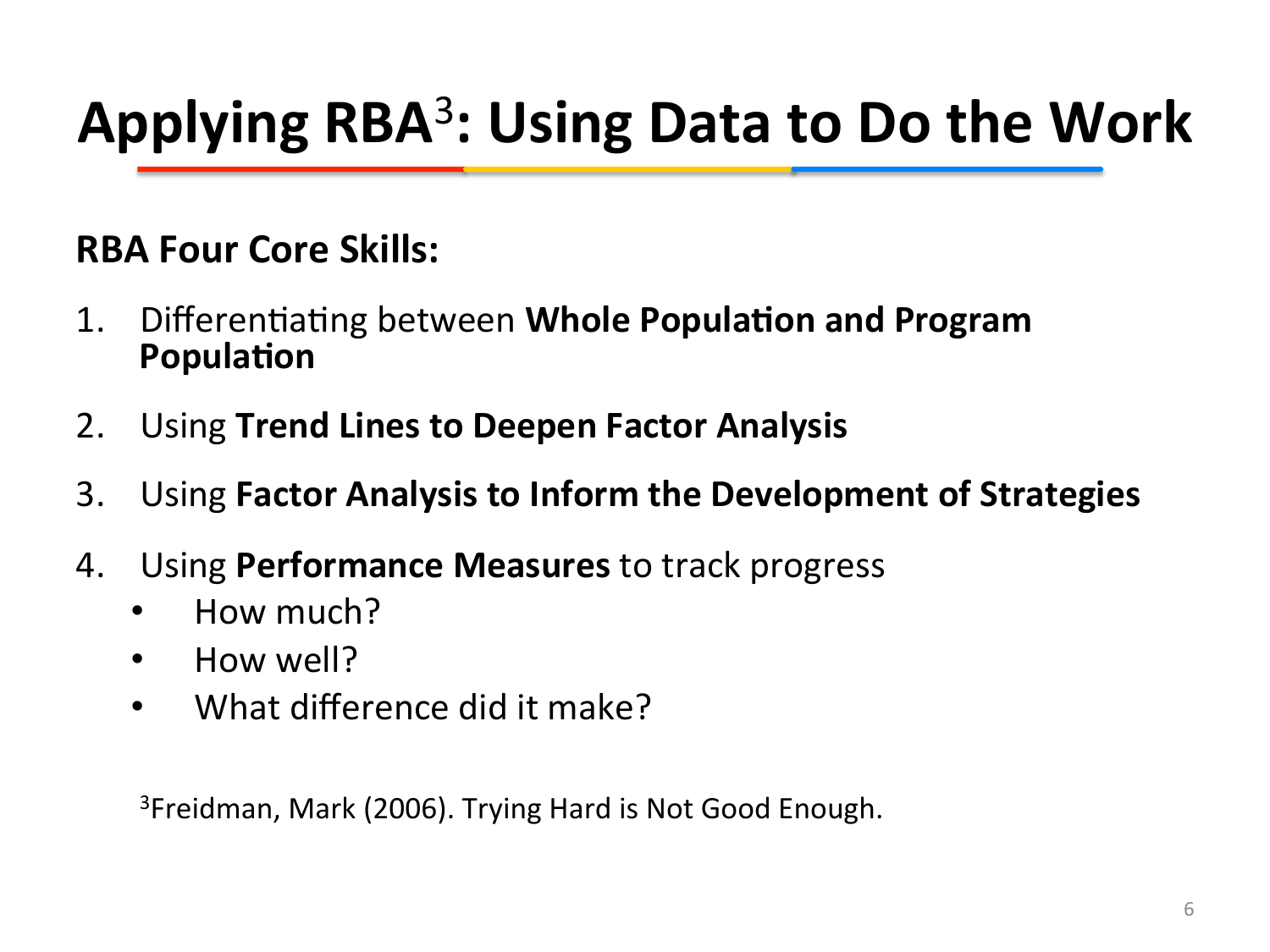# **CORE SKILL 1: POPULATION AND** PERFORMANCE ACCOUNTABILITY

Differentiating between population and performance accountability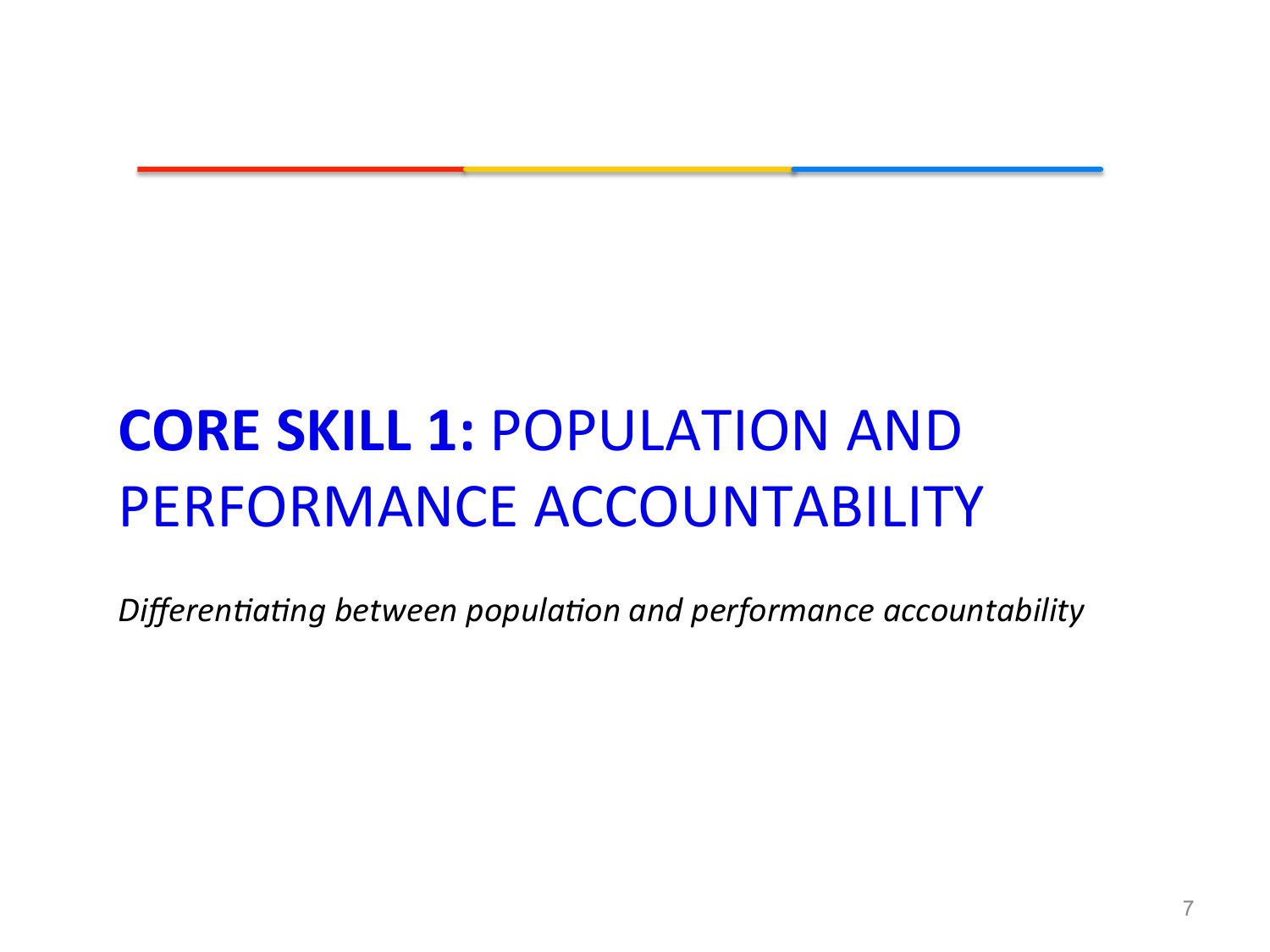## **RBA Focuses on Two** Populations

#### **Whole Populations**

- Maryland Children from 0-5 years
- Children in a given jurisdiction from 0-5 years

#### **Program Populations**

• Children and families served by or targeted by a particular "program or strategy" 





**Public Pre-K** 

**School** 

**Library Programs** 

#### **Child Find**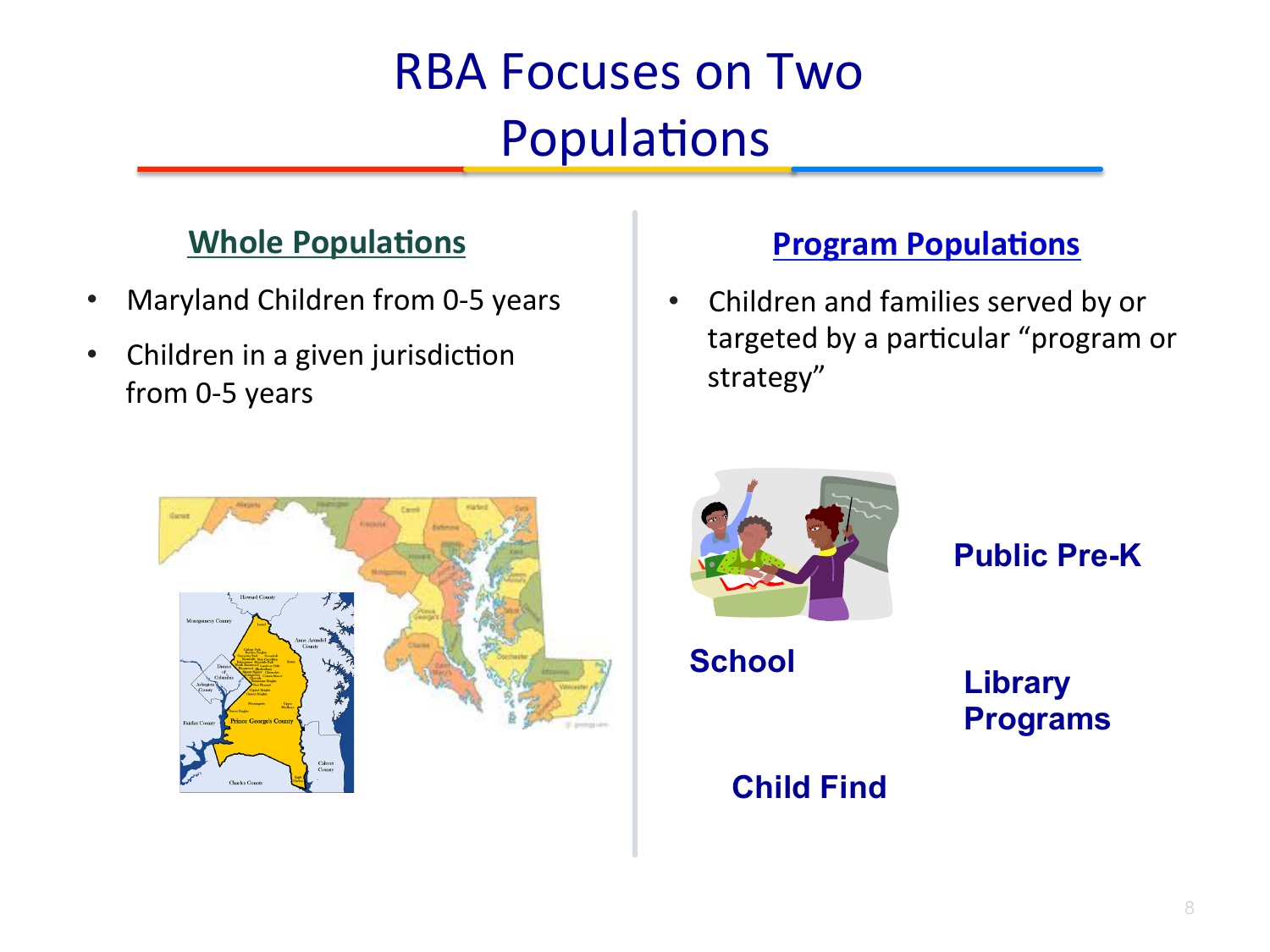#### **Program Population to Whole Population**<sup>[1]</sup> **Program and Population Level Result: Babies Born Healthy**



[1] **Trying Hard is Not Good Enough**, Friedman, Trafford Publishing, 2005

© Jolie Bain Pillsbury Theory of Aligned Contributions in Action (**DRAFT <sup>β</sup>7)** <sup>9</sup>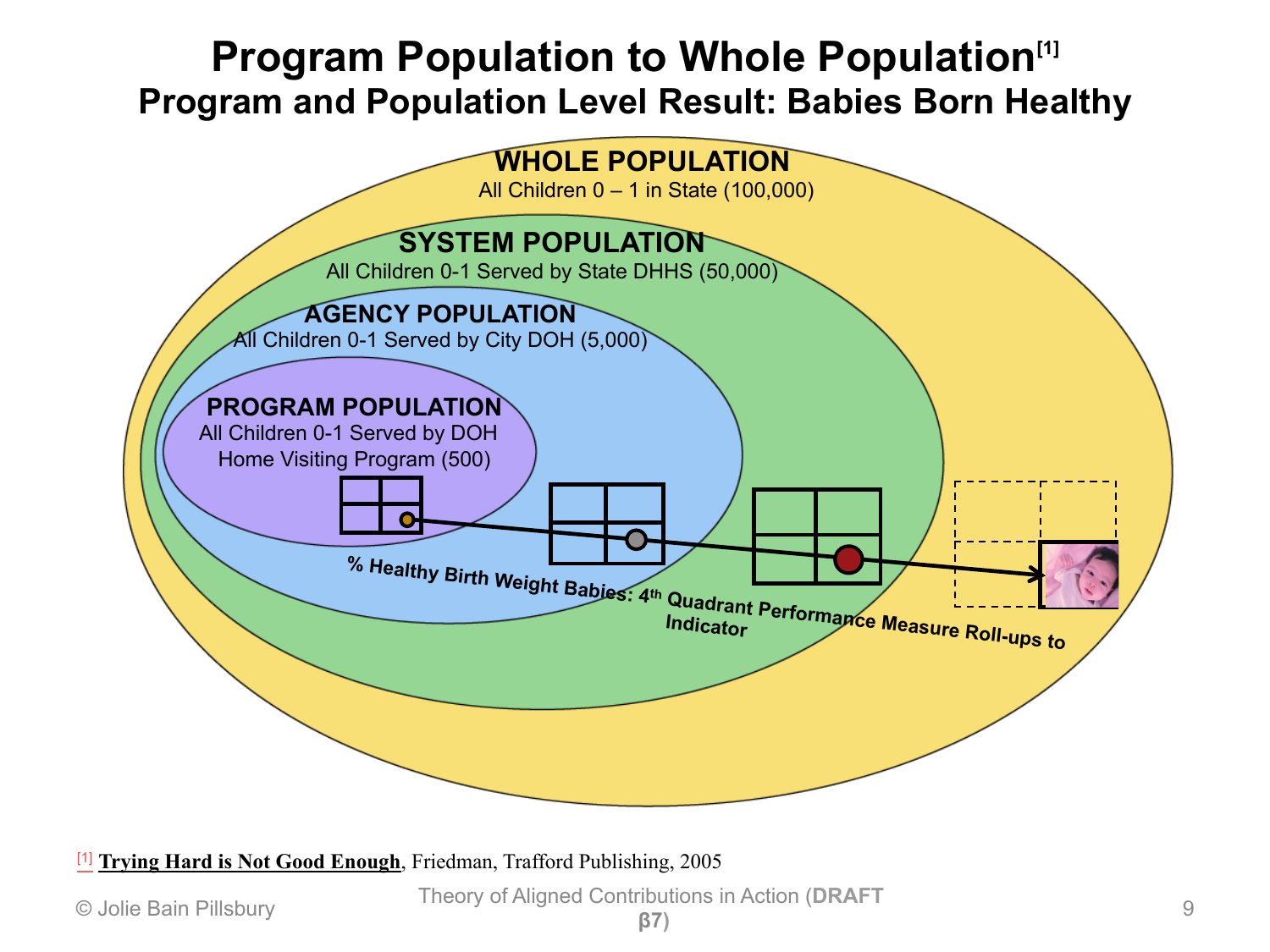# **CORE SKILL 2: USING TREND LINES TO DEEPEN FACTOR ANALYSIS**

Deepening understanding of data by analyzing contributing factors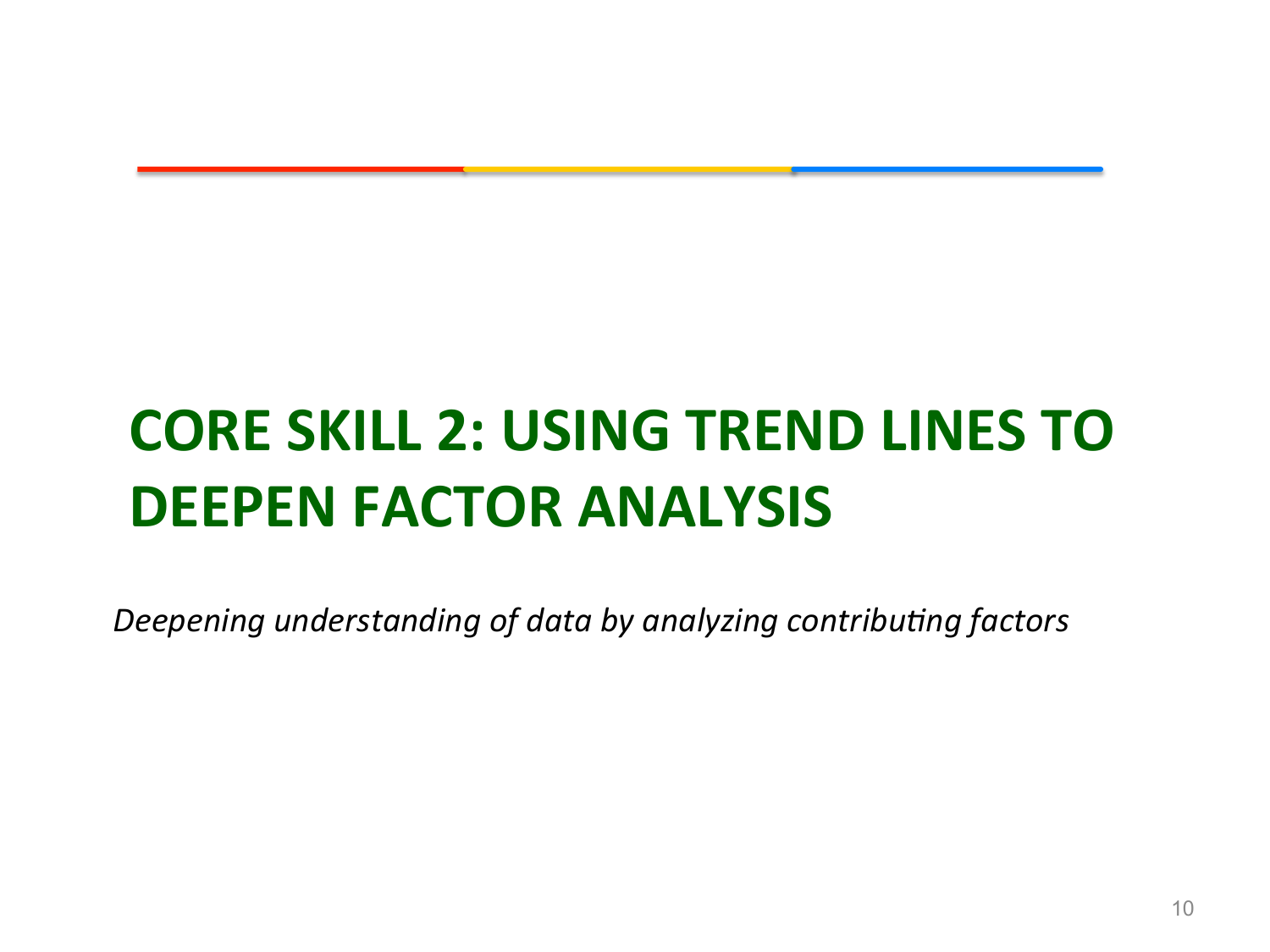## The Intersection of **Population & Performance** Accountability

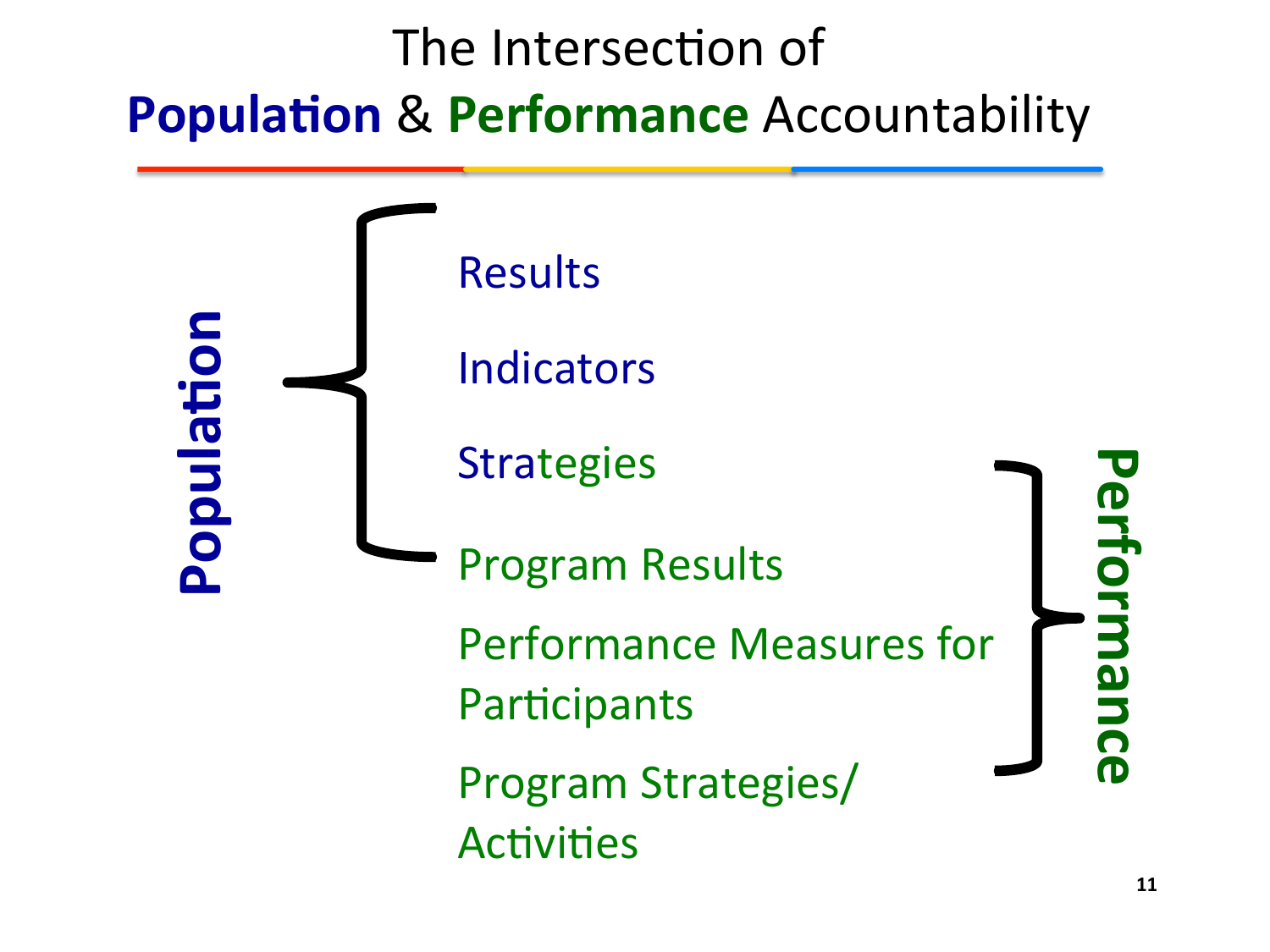### What does data tell us about the trendline?

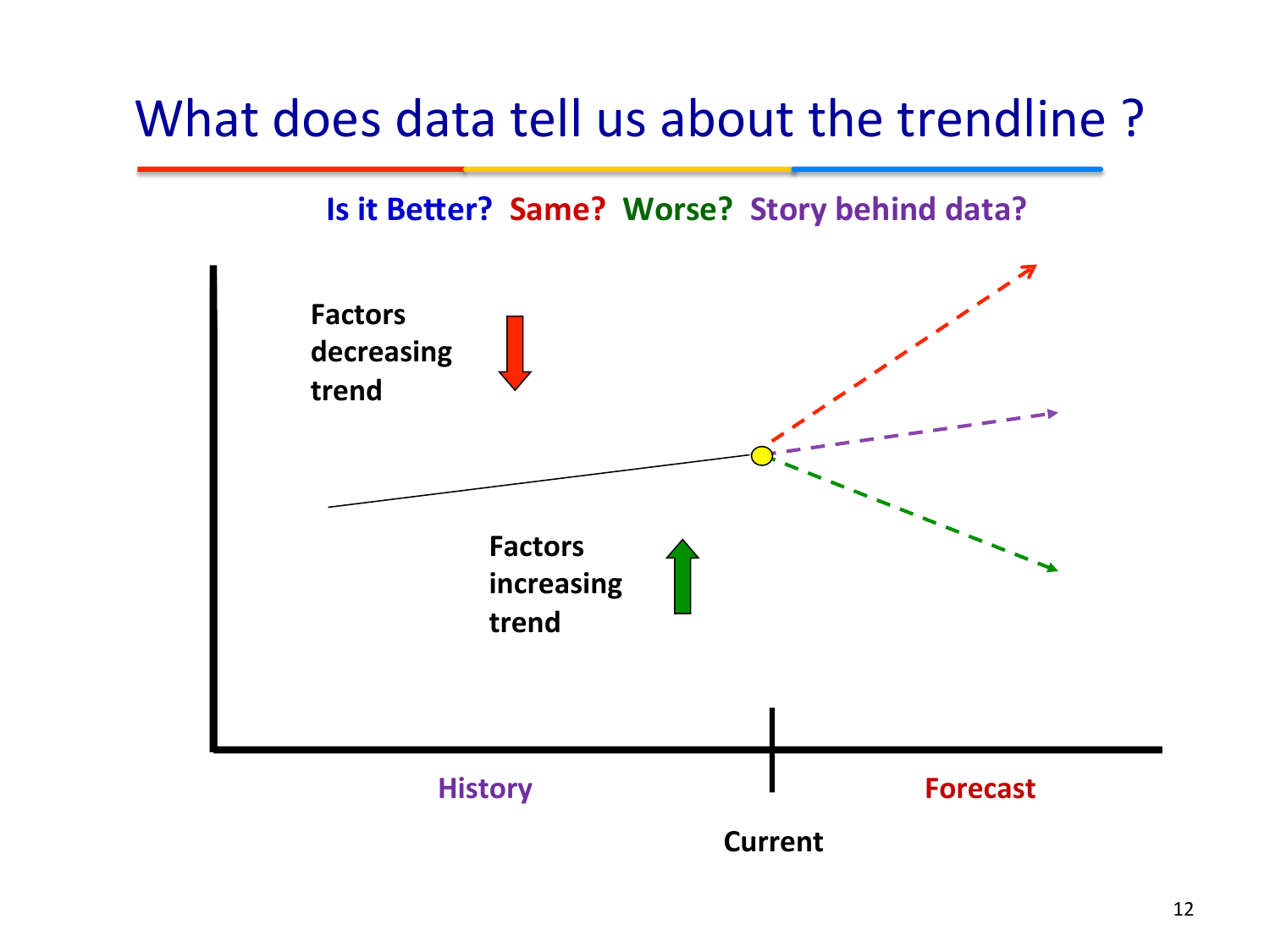### **Story Behind the Data**

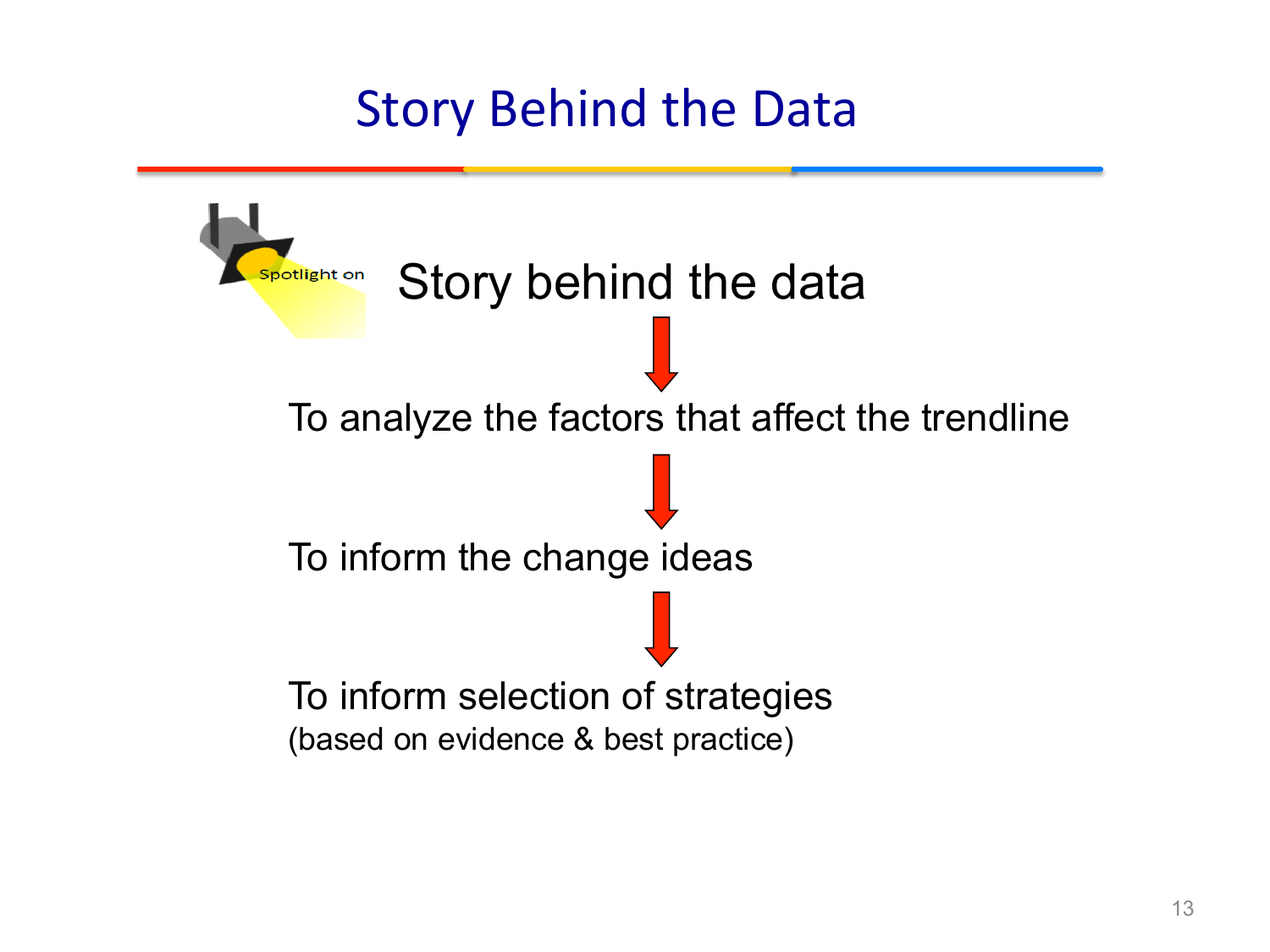### RBA Practice: The Importance of Factors

- 1. Digging Deep on the Factors: Each time we ask ourselves "why" the more specific we are on the underlying factors.
- 2. Factors shape our theory of action: If we take specific actions then we expect specific changes will happen.
- 3. Factors inform decision making: We decide what to do "more of" and what to do "less of" or "do differently" in our actions to take.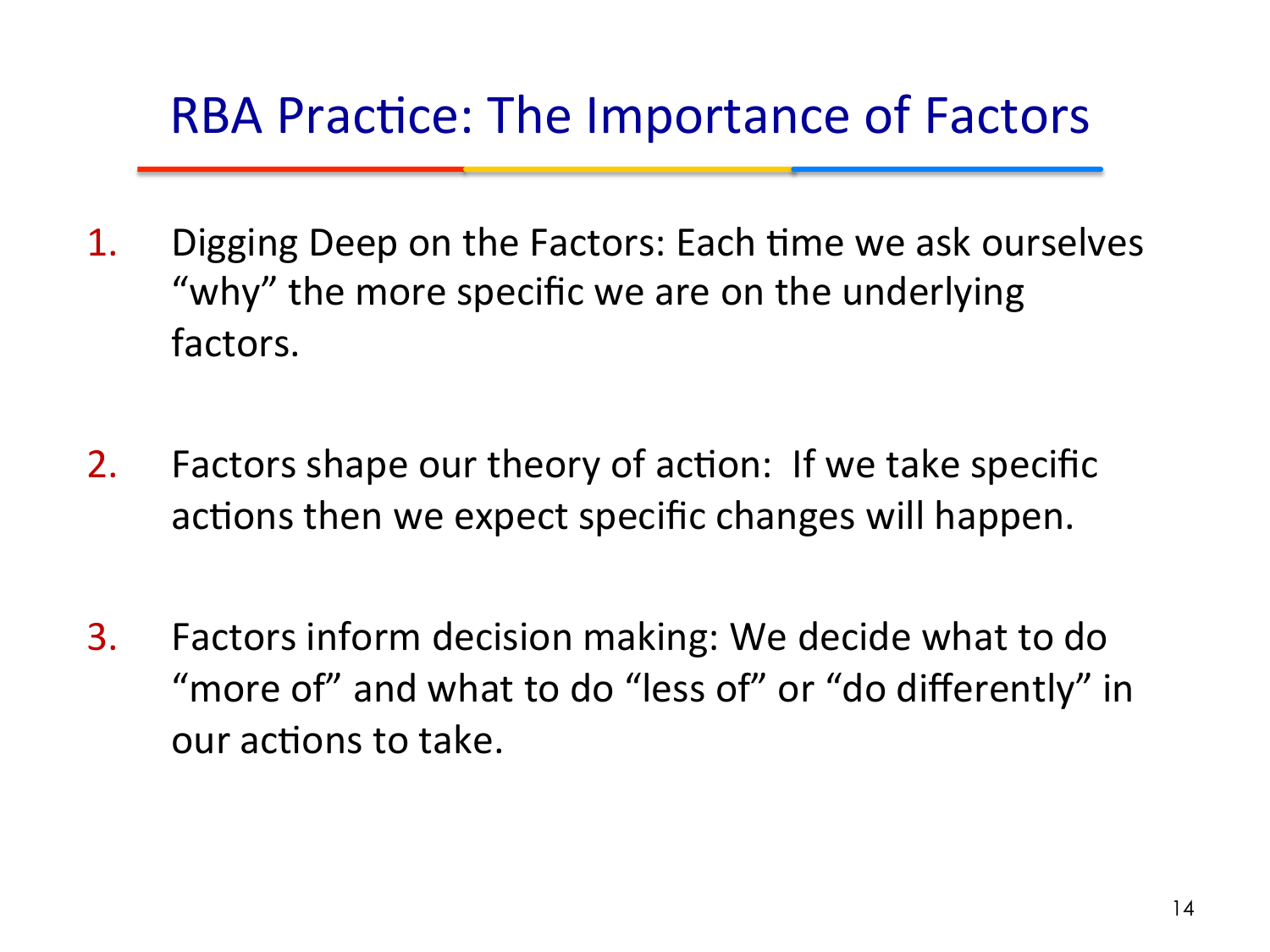### Factors Contributing to Population Disparities

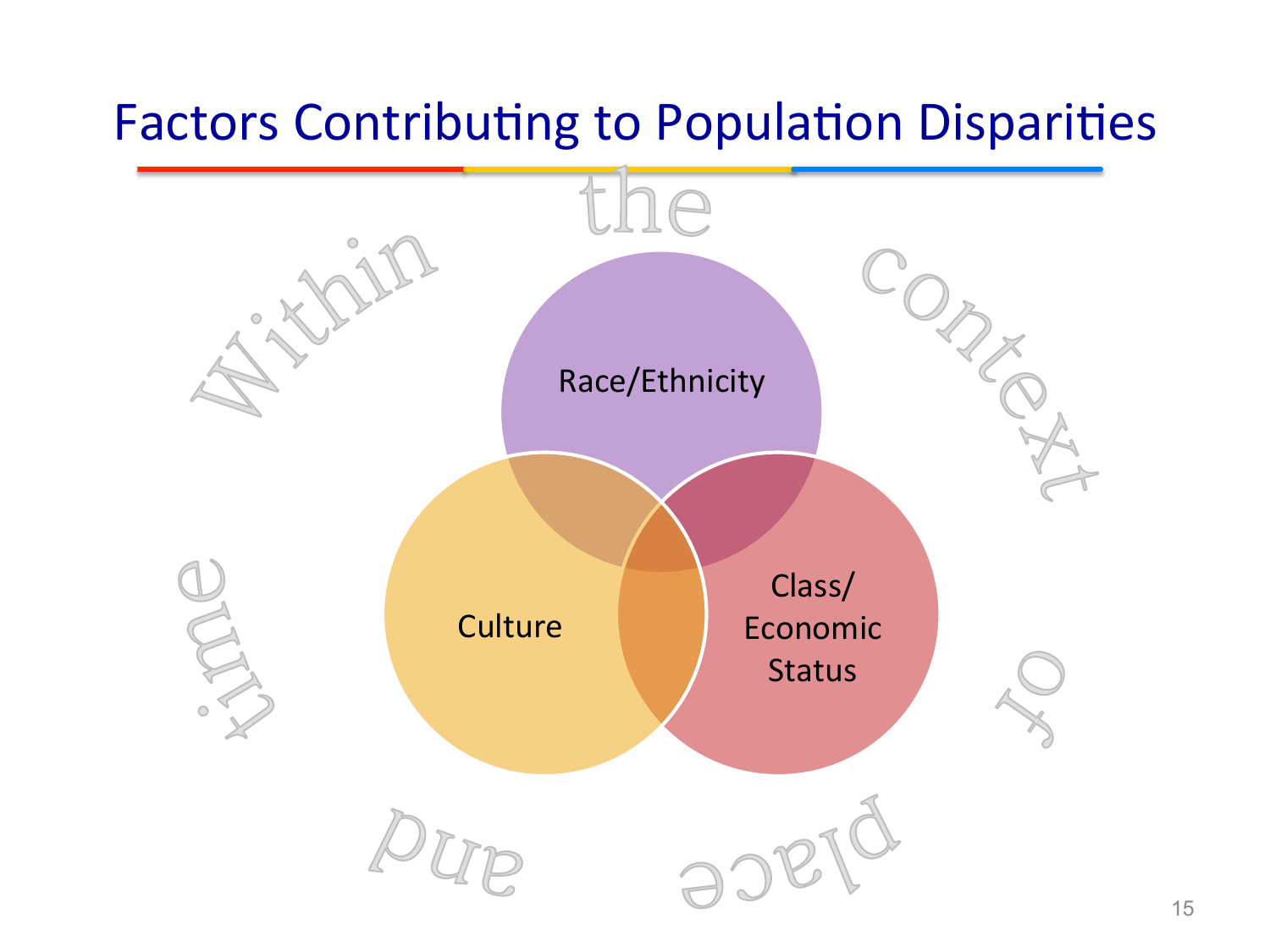# **CORE SKILL 3: USING FACTOR ANALYSIS** TO INFORM STRATEGIES AND PROGRAMS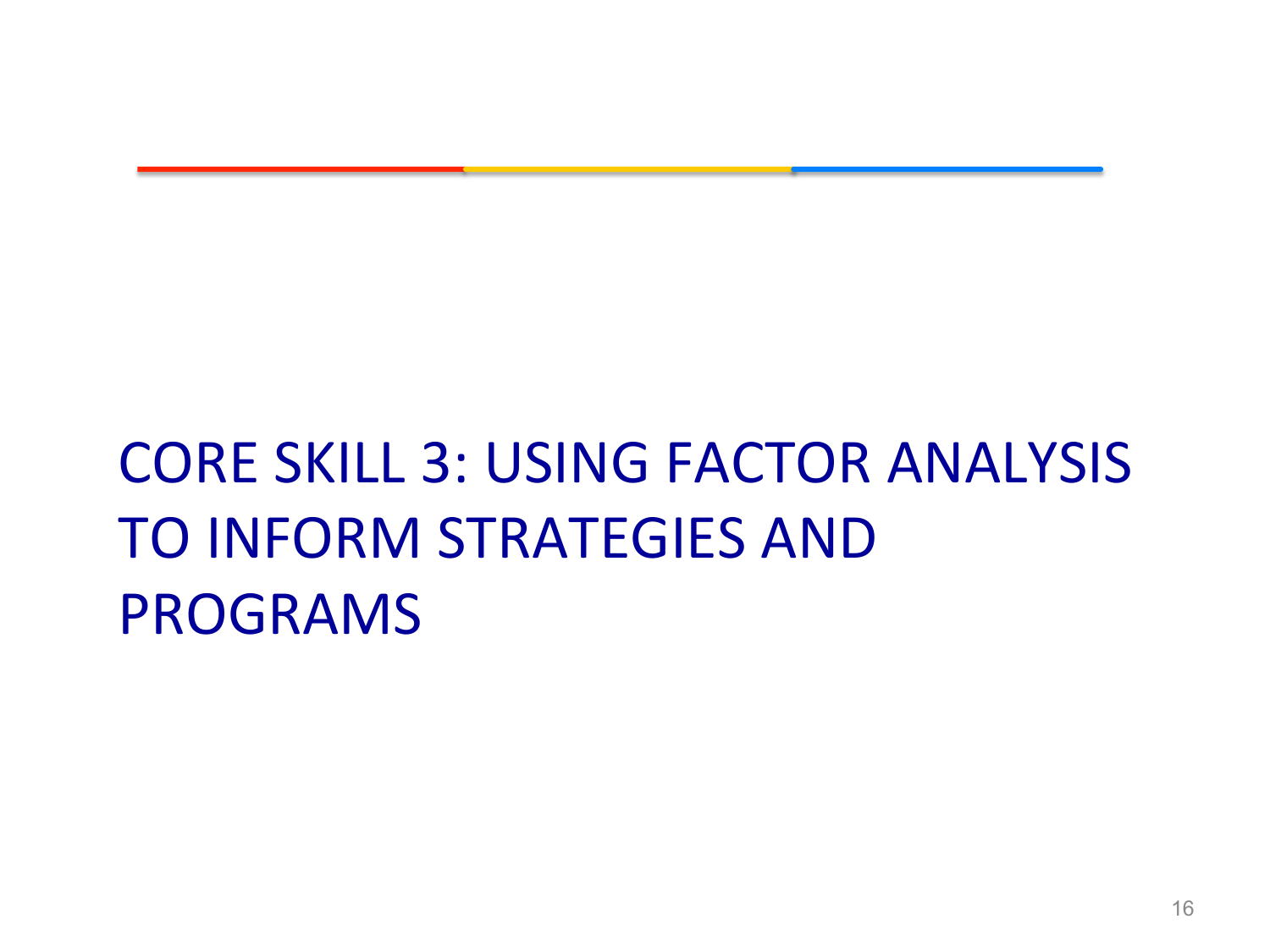### **Strategies**

- **F** The *overarching* approach (a set of coherent actions) that has the power to accelerate achievement of results. Strategies are the means, method or "the how." Strategies can impact more than one indicator or performance measure.
- Strategy Criteria
	- 1. Reach
	- 2. Scale
	- 3. Success Probability
	- 4. Community Fit
	- 5. Capacity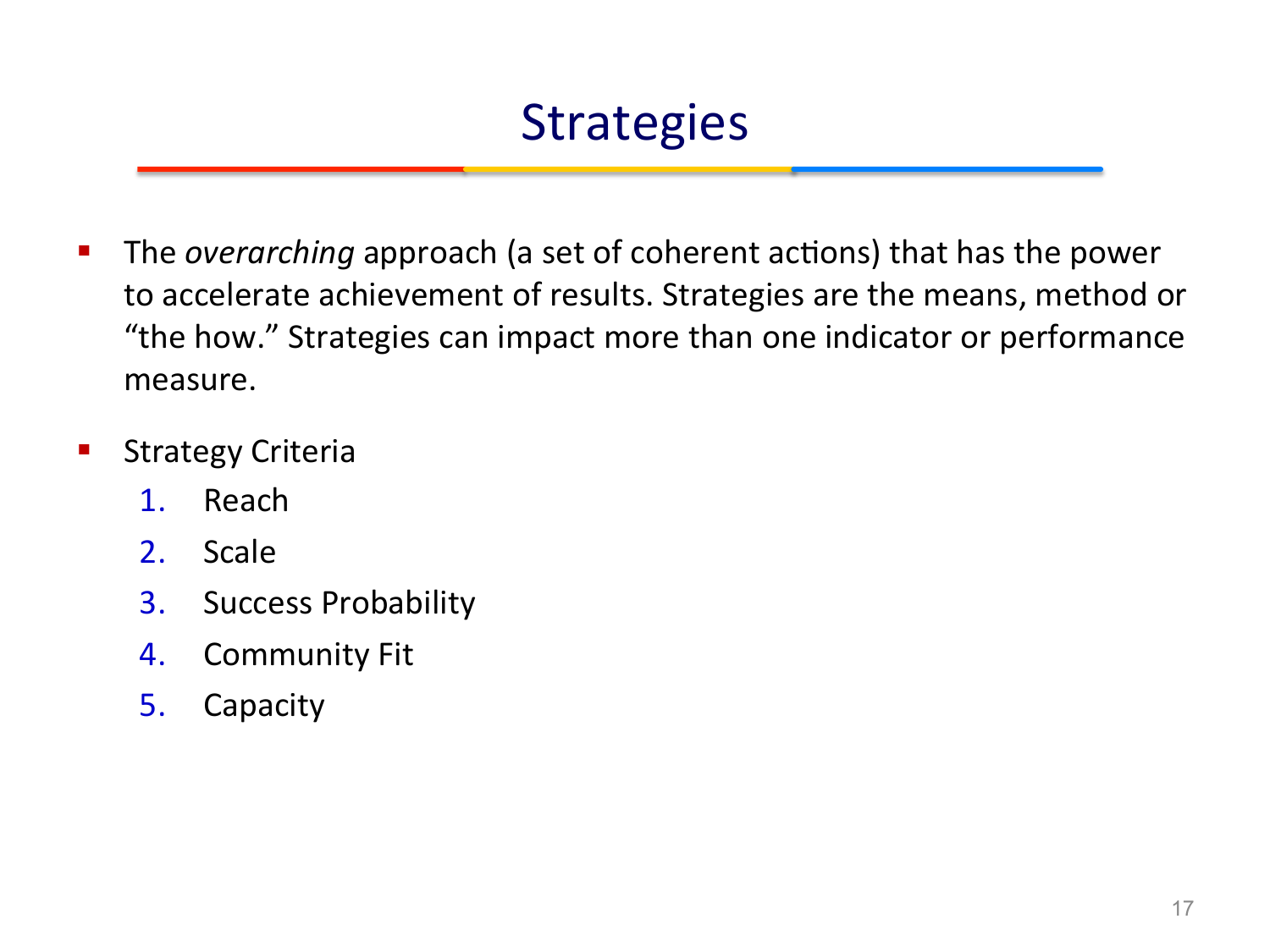### Identifying Powerful Strategies

**Step 1**: Review the strategies identified on your strategies inventory. How are they connected with prioritized factors?

**Step 2**: To whom are strategies directed (who, how many, geographic location)?

**Step 3**: Use the Strategy Criteria to assess 1-2 strategies. Additionally assess if strategies are aligned?

**Step 4:** Who are partners who have a role to play?

**Step 5:** Share with a partner

**Step 6:** Discuss any insights and/or next steps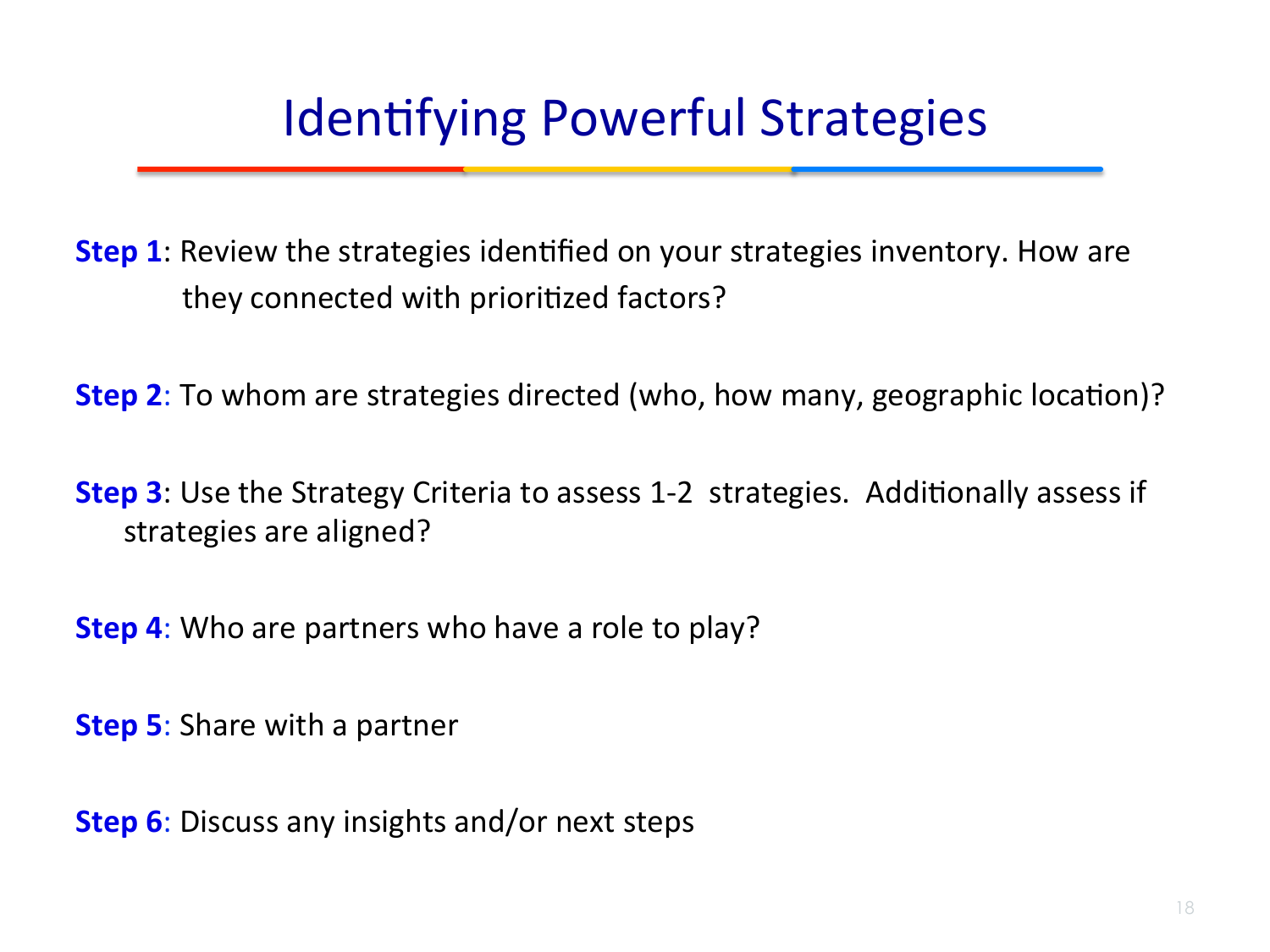## Five Steps to Action

- 1. Identify a disparity for a population
- 2. Explore race, class, culture factors that contribute to the disparity
- 3. Consider what works to address those factors and the partners who can contribute
- 4. Develop a strategy that addresses the factors and incorporates what works
- 5. Make aligned commitments to take action to implement the strategy (who will do what when and with whom)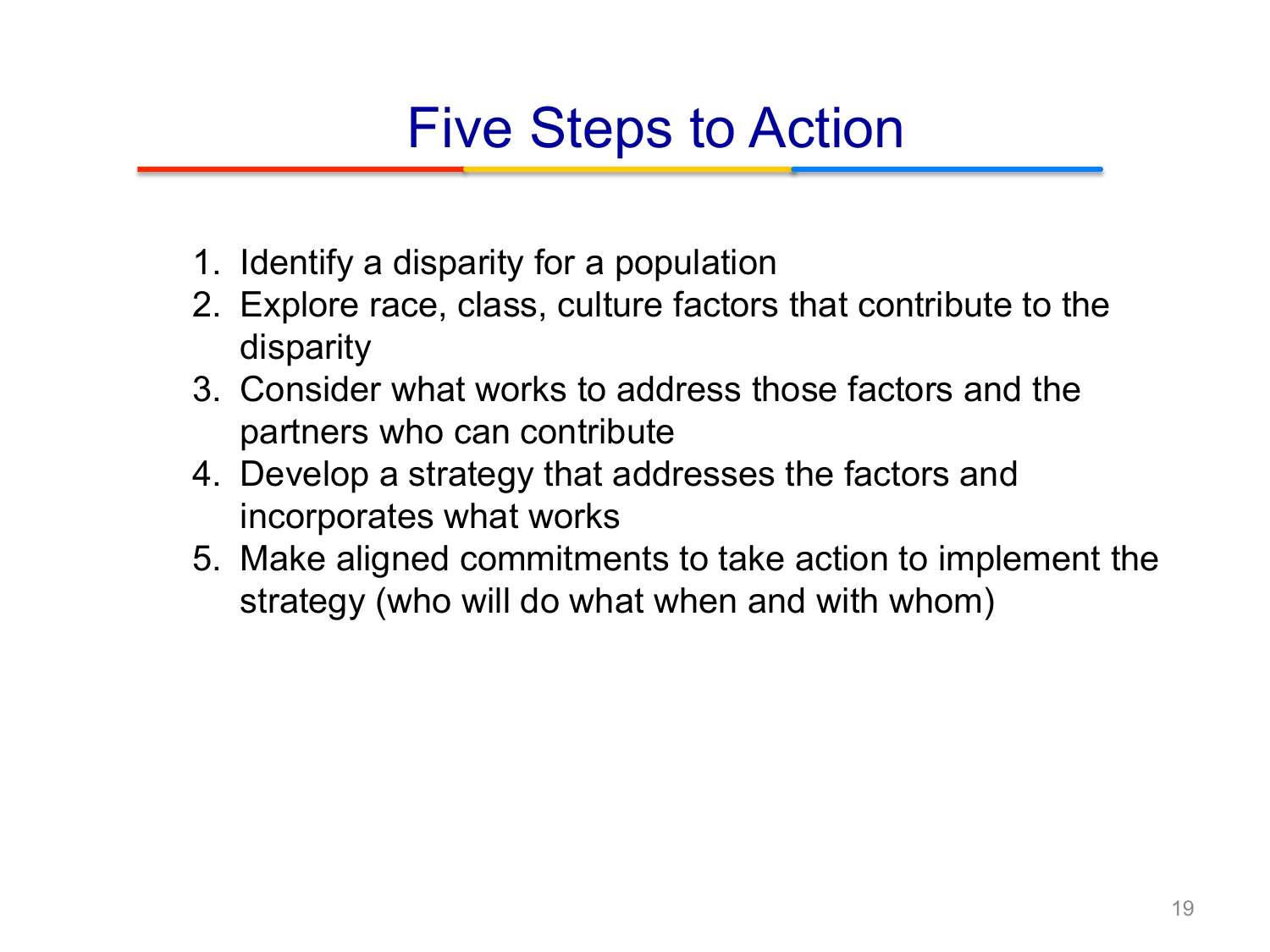# **CORE SKILL 4: PERFORMANCE MEASURES**

Applying performance measures to accelerate results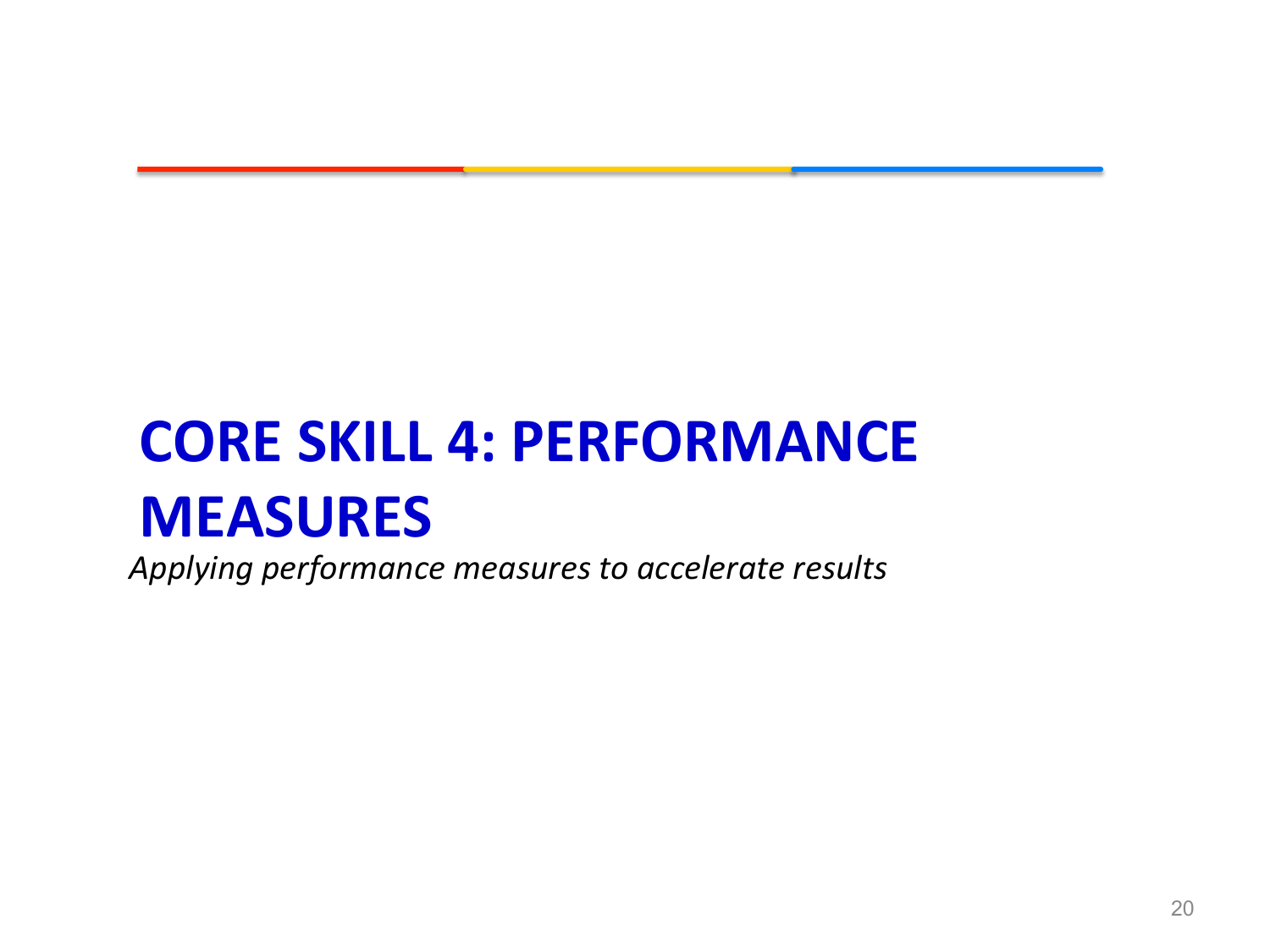### Performance Measures Answer 3 Questions

- **1.** How much did we do? (Quantity)
- **2.** How well did we do it? (Quality)
- **3.** What difference did we make? (Impact)

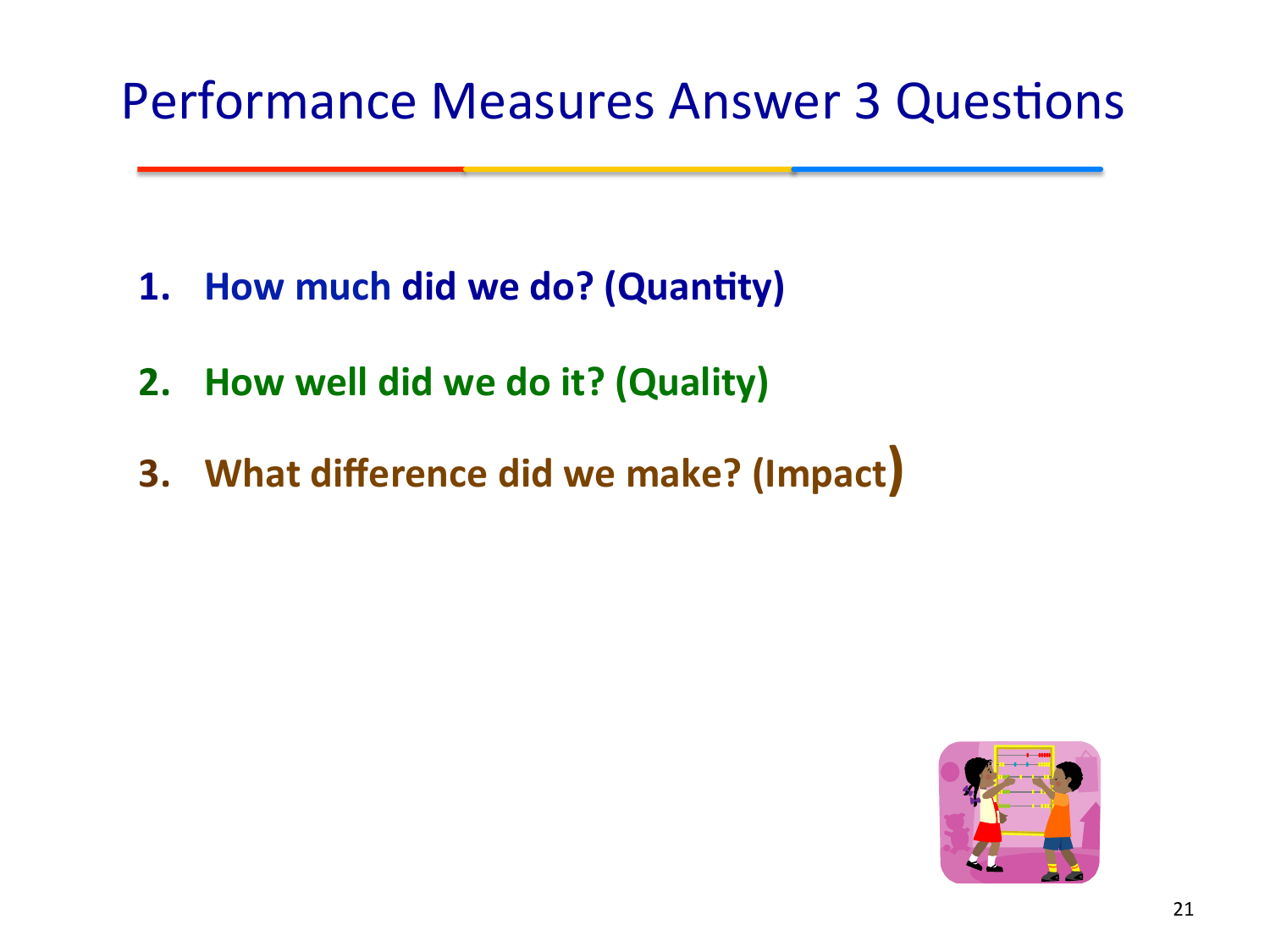### Is anyone better off? *aka: What difference was made?*

### **1.** What Behaviors changed?

 $(#$ /% of parents who now use behavior management with their child)

### **2. What Attitudes (Opinions) changed?**

**(#/%** of parents who now believe that reading to their child is needed)

### **3. What Circumstances are better?**

(#/% of parents in homeless shelter now have full day Pre-K for child)

### **4.** What Knowledge/Skills are improved?

**(#/%** children who are ready for school as measured by the WSS)